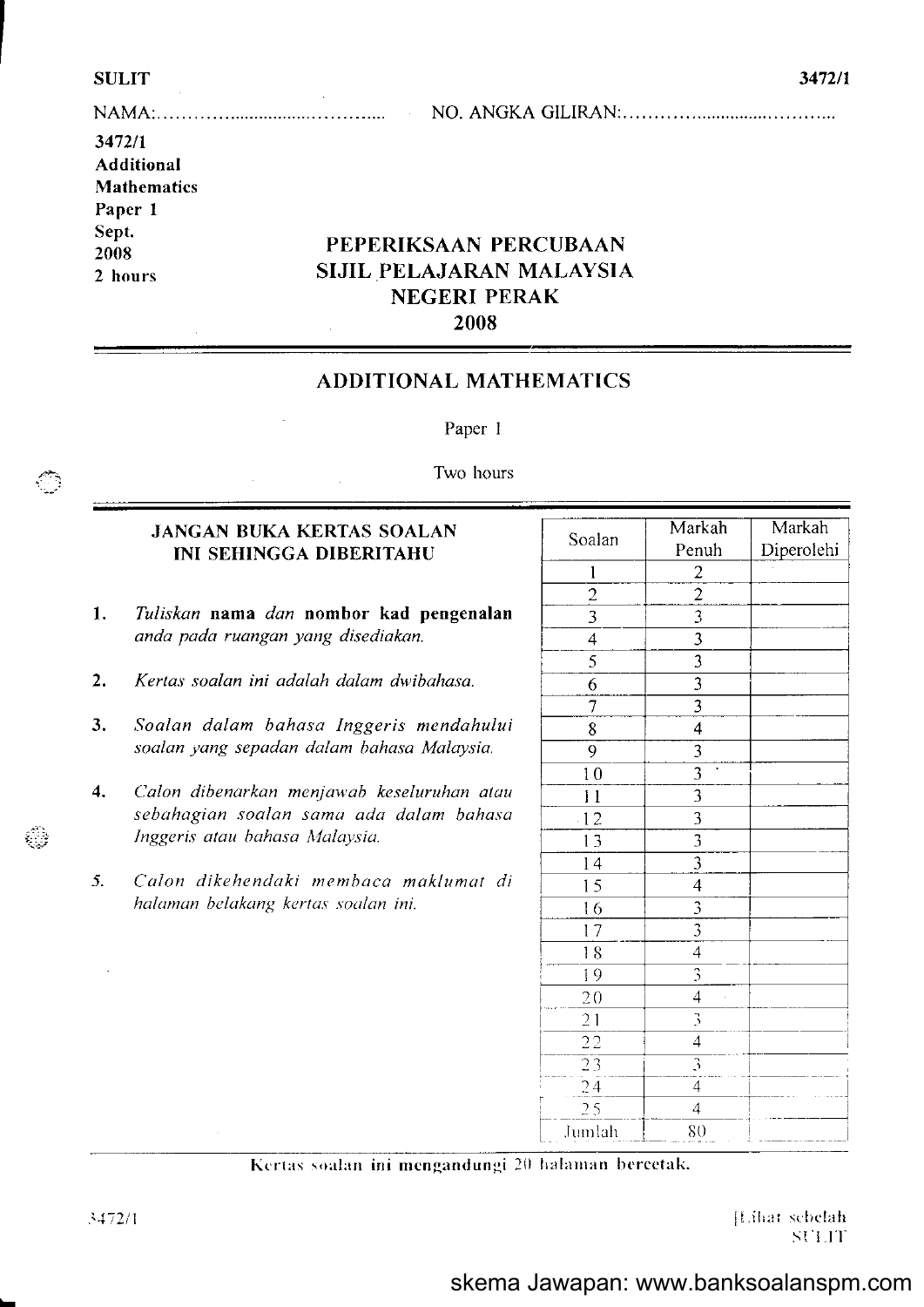The following formulae may be helpful in answering the questions. The symbols given are the ones commonly used.

Rumus-rumus berikut boleh membantu anda menjawab soalan. Simbol-simbol yang diberi adalah yang biasa digunakan.

#### **ALGEBRA**

1. 
$$
x = \frac{-b \pm \sqrt{b^2 - 4ac}}{2a}
$$
 8. 
$$
\log_a b = \frac{\log_c b}{\log_c a}
$$

2. 
$$
a^m \times a^n = a^{m+n}
$$
 9.  $T_n = a + (n-1)d$ 

3. 
$$
a^m \div a^n = a^{m-n}
$$
 10.  $S_n = \frac{n}{2} [2a + (n-1)d]$ 

4. 
$$
(a^m)^n = a^{mn}
$$
 11.  $T_n = ar^{n-1}$ 

$$
5. \qquad \log_a mn = \log_a m + \log_a n
$$

6. 
$$
\log_a \frac{m}{n} = \log_a m - \log_a n
$$

13. 
$$
S_{\infty} = \frac{a}{1 - r}, |r| < 1
$$

 $S_n = \frac{a(r^n - 1)}{r - 1} = \frac{a(1 - r^n)}{1 - r}, r \neq 1$ 

7. 
$$
\log_a m^n = n \log_a m
$$

## **CALCULUS / KALKULUS**

4.

5.

 $12.$ 

1. 
$$
y = uv
$$
,  $\frac{dy}{dx} = u \frac{dv}{dx} + v \frac{du}{dx}$ 

Area under a curve Luas di bawah lengkung  $= \int_{a}^{b} y \, dx$  or *(atau)* 

 $=\int_{a}^{b} x dy$ 

2. 
$$
y = \frac{u}{v}, \frac{dy}{dx} = \frac{v \frac{du}{dx} - u \frac{dv}{dx}}{v^2}
$$

3. 
$$
\frac{dy}{dx} = \frac{dy}{du} \times \frac{du}{dx}
$$

Volume generated Isipadu janaan =  $\int_{a}^{b} \pi y^2 dx$  or *(atau)*  $=\int_{a}^{b} \pi x^{2} dy$ 

> [Lihat sebelah] **SULIT**

€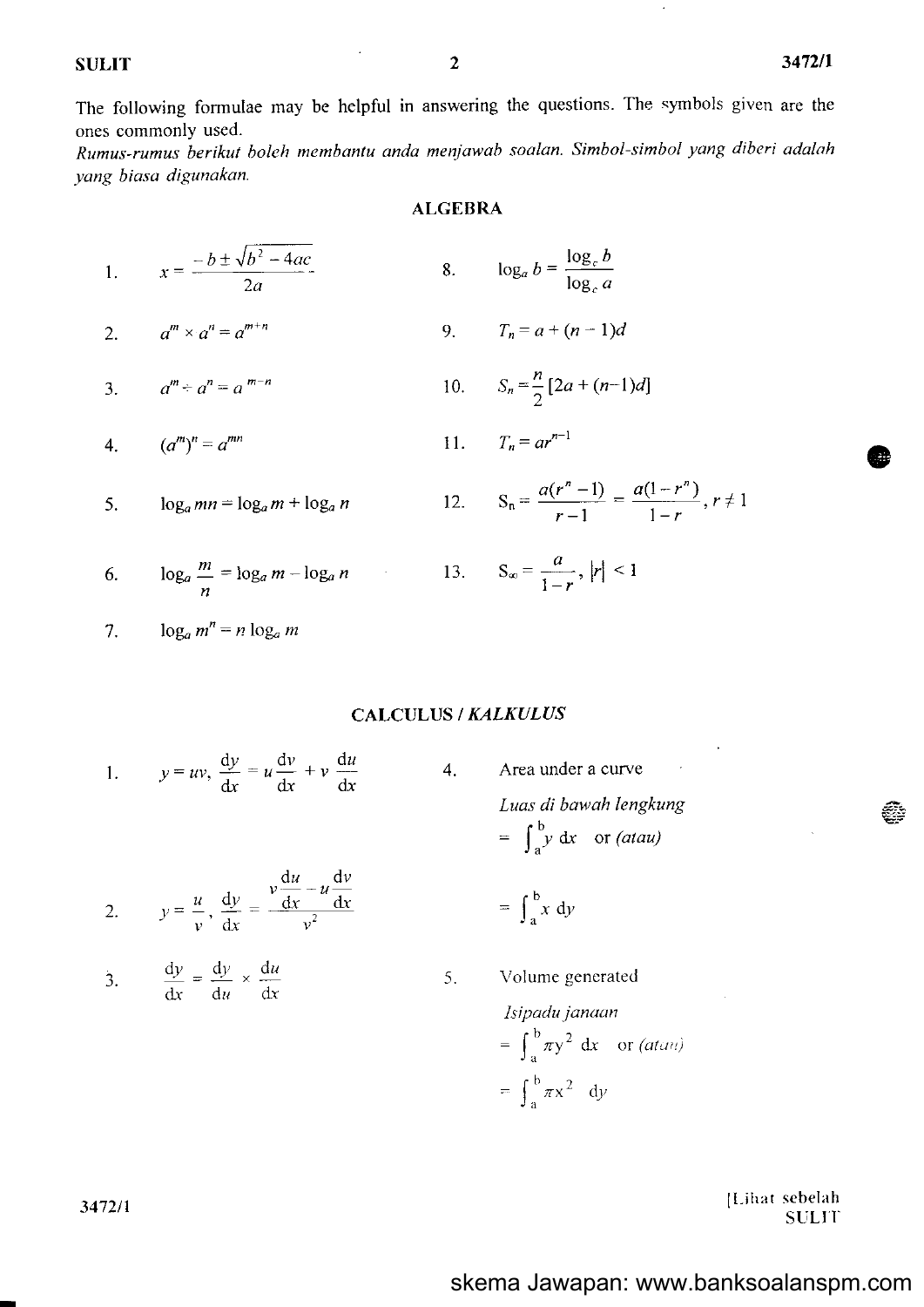## STATISTICS /STATISTIK

$$
1. \qquad \frac{-}{x} = \frac{\sum x}{N} \qquad \qquad 7.
$$

2. 
$$
\overline{x} = \frac{\sum fx}{\sum f}
$$
 8.  ${}^nP_r = \frac{n!}{(n-r)!}$ 

3. 
$$
\sigma = \sqrt{\frac{\sum (x - \bar{x})^2}{N}} = \sqrt{\frac{\sum x^2}{N} - \bar{x}^2} = 9.
$$

4. 
$$
\sigma = \sqrt{\frac{\sum f(x - \bar{x})^2}{\sum f}} = \sqrt{\frac{\sum fx^2}{\sum f} - \bar{x}^2} \cdot 10.
$$

$$
{}^{n}C_{r} = \frac{n!}{(n-r)!r!}
$$

Mean / Min,  $\mu = np$ 

 $\overline{l} = \frac{\sum W}{\sum W}$ 

$$
\sigma = \sqrt{\frac{\sum f(x - \overline{x})^2}{\sum f}} = \sqrt{\frac{\sum fx^2}{\sum f} - \overline{x}^2} \cdot 10.
$$

$$
P(A \cup B) = P(A) + P(B) - P(A \cap B)
$$
  

$$
P(X = r) = {^{n}C}_{r} p^{r} q^{n-r}, p+q = 1
$$

12.  $\left(\frac{1}{2}N-F\right)$ 5.  $m = L + \frac{2}{c}$  |  $C$  $\langle$   $\rangle$ 

13. 
$$
\sigma = \sqrt{npq}
$$

$$
I = \frac{Q_1}{Q_0} \times 100
$$

$$
Z=\frac{X-\mu}{\sigma}
$$

### **GEOMETRY / GEOMETRI**

14.

- 2. l . Distance / Jarak 5.  $|\underline{r}| = \sqrt{x^2 + y^2}$ 6.  $\hat{r} = \frac{x\hat{i} + y}{\sqrt{2}}$  $=\sqrt{(x_2 - x_1)^2 + (y_2 - y_1)^2}$ Midpoint / Titik tengah  $(x,y) = \left(\frac{x_1 + x_2}{2}, \frac{y_1 + y_2}{2}\right)$
- 3. A point dividing a segment of a line Titik yang membahagi suatu tembereng garis

$$
(x, y) = \left(\frac{nx_1 + mx_2}{m+n}, \frac{ny_1 + my_2}{m+n}\right)
$$

4. Area of a triangle / L*uas segitiga*  
= 
$$
\frac{1}{2} |(x_1y_2 + x_2y_3 + x_3y_1) - (x_2y_1 + x_3y_2 + x_1y_3)|
$$

[Lihat sebelah **SULIT** 

÷.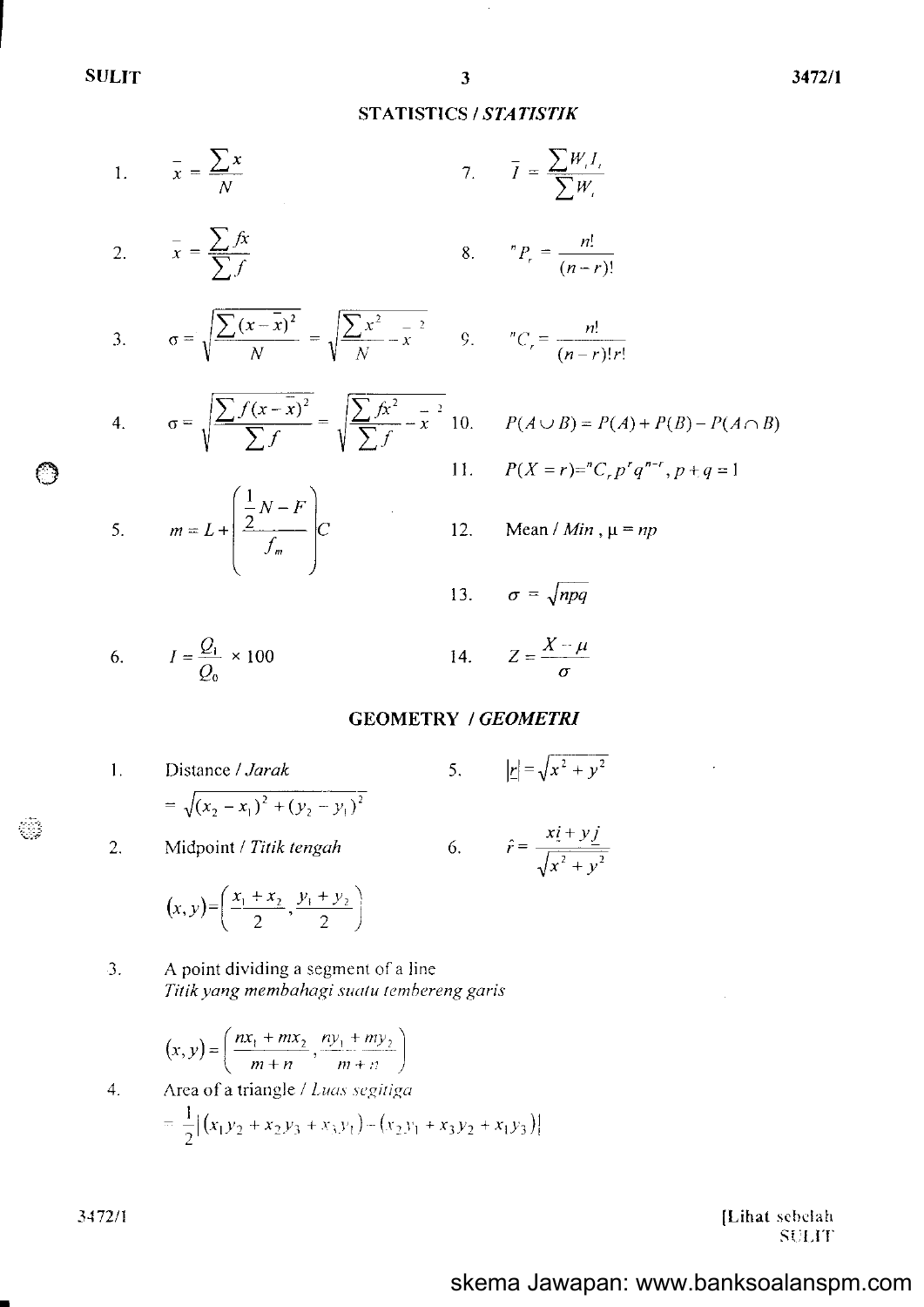$\overline{2}$ .

## TRIGONOMETRY / TRIGONOMETRI

8.

9.

- $1.$ Arc length,  $s = r\theta$ Panjang lengkuk,  $s = j\theta$ 
	- Area of sector,  $L = \frac{1}{2}r^2\theta$ Luas sektor,  $L = \frac{1}{2} j^2 \theta$
- $\sin^2 A + \cos^2 A = 1$  $\overline{3}$ .  $1<sup>1</sup>$ k,  $\sin^2 A + \cos^2 A = 1$
- $sec^{2} A = 1 + tan^{2} A$  $\overline{4}$ .  $11$  $sek<sup>2</sup>A = 1 + tan<sup>2</sup>A$
- $\csc^2 A = 1 + \cot^2 A$ 5.  $\mathbf{1}$  $\text{kosek}^2 A = 1 + \text{kot}^2 A$
- $\sin 2A = 2 \sin A \cos A$ 6.  $\sin 2A = 2 \sin A \cos A$
- $\cos 2A = \cos^2 A \sin^2 A$ 7.  $= 2 \cos^2 A - 1$  $= 1 - 2\sin^2 A$ kos  $2A = k \cos^2 A - \sin^2 A$ <br>= 2 kos<sup>2</sup>A - 1<br>= 1 - 2sin<sup>2</sup>A
- $sin(A \pm B) = sin A cos B \pm cos A sin B$  $sin(A \pm B) = sin A$  kos $B \pm k$ os $A$  sin $B$
- $cos(A \pm B) = cosA cosB \mp sinA sinB$

 $\cos(A \pm B) = \cos A \cos B \mp \sin A \sin B$ 

0. 
$$
\tan(A \pm B) = \frac{\tan A \pm \tan B}{1 \mp \tan A \tan B}
$$

$$
\tan 2A = \frac{2 \tan A}{1 - \tan^2 A}
$$

2. 
$$
\frac{a}{\sin A} = \frac{b}{\sin B} = \frac{c}{\sin C}
$$

- $a^2 = b^2 + c^2 2bc \cos A$  $13.$  $a^2 = b^2 + c^2 - 2bc \cos A$
- Area of a triangle / Luas segitiga  $14.$  $=\frac{1}{2}ab\sin C$

[Lihat sebelah **SULIT**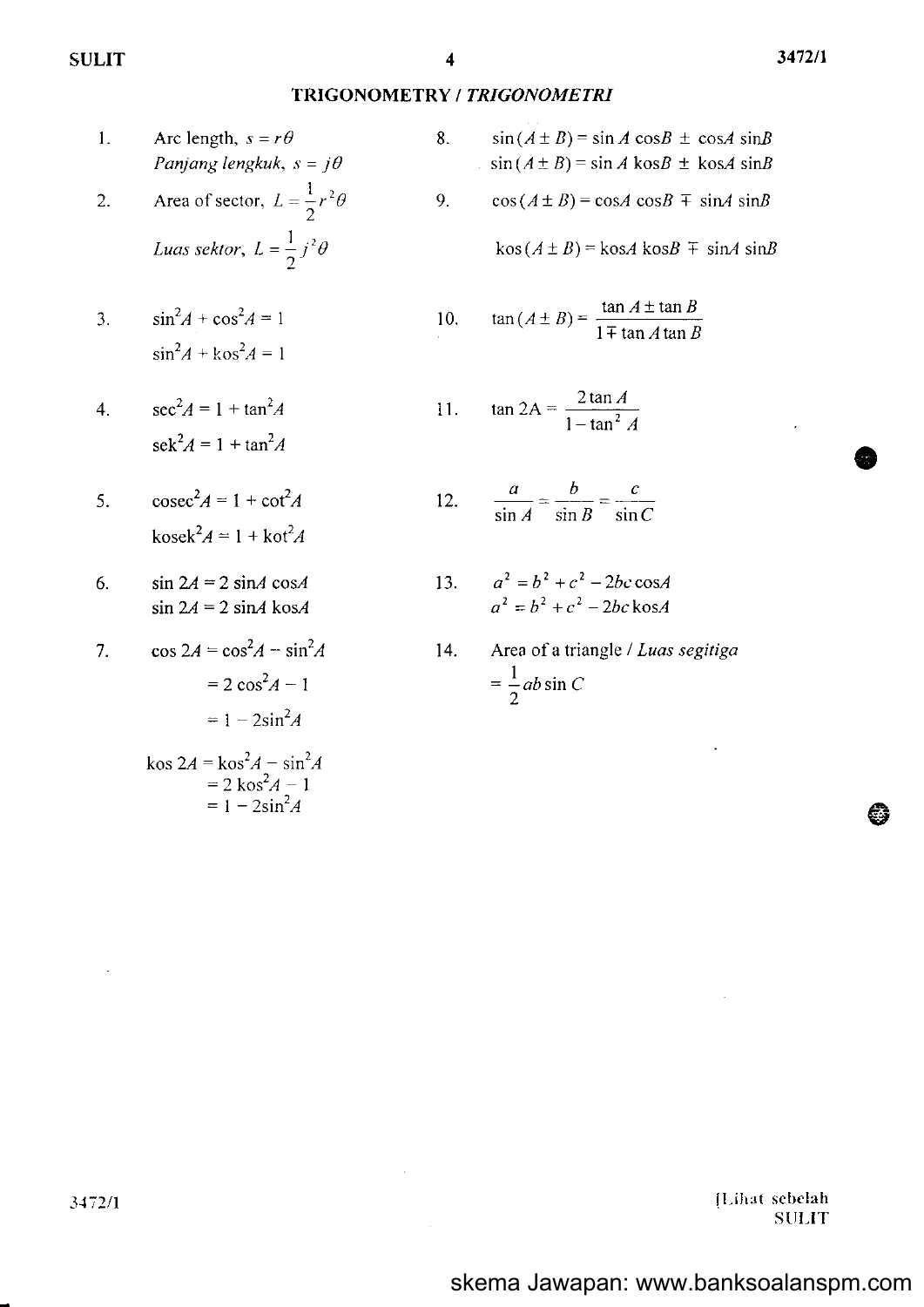3472/1

63



6

skema Jawapan: www.banksoalanspm.com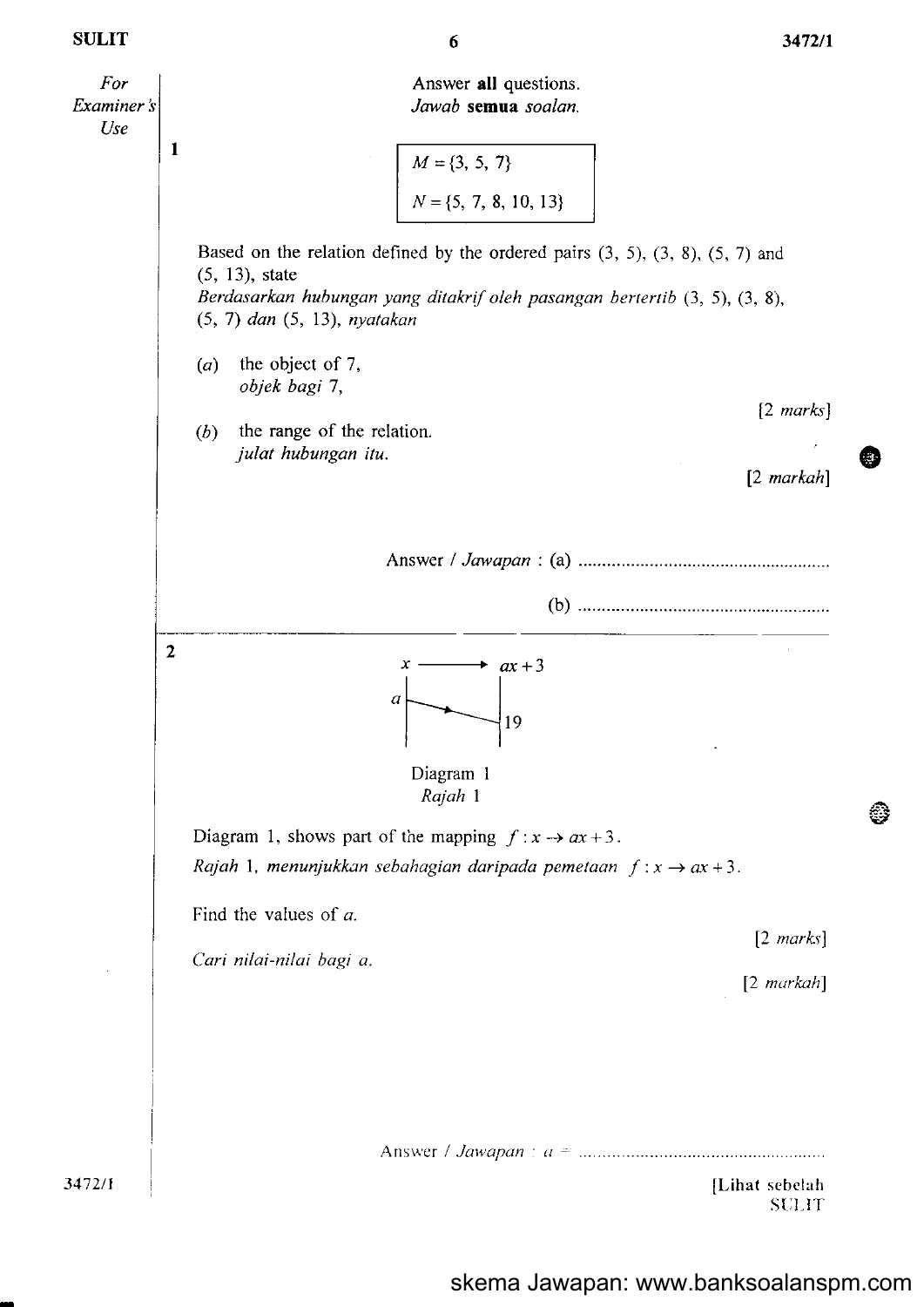$\mathbb{C}^3$ 

 $\begin{array}{c} \frac{\partial \lambda}{\partial x^2} \\ \frac{\partial \lambda}{\partial y^2} \end{array}$ 

| $\mathbf{3}$ | The quadratic equation $kx^2 + 3 = kx + 5$ has two distinct roots.<br>Find the range of values of $k$ .<br>Persamaan kuadratik $kx^2 + 3 = kx + 5$ mempunyai dua punca yang berbeza.<br>Cari julat nilai k | $[3 \text{ marks}]$<br>$[3$ markah] | For<br>Examiner s<br>Use       |
|--------------|------------------------------------------------------------------------------------------------------------------------------------------------------------------------------------------------------------|-------------------------------------|--------------------------------|
|              |                                                                                                                                                                                                            |                                     |                                |
| 4            | The quadratic function $f(x) = x^2 + 7x + b$ has a minimum value of $\frac{1}{4}$ .                                                                                                                        |                                     |                                |
|              | Find the value of $b$ .                                                                                                                                                                                    | $[3 \text{ marks}]$                 |                                |
|              | Fungsi kuadratik $f(x) = x^2 + 7x + b$ mempunyai nilai minimum $\frac{1}{4}$ .                                                                                                                             |                                     |                                |
|              | Cari nilai bagi b.                                                                                                                                                                                         | $[3$ markah]                        |                                |
|              |                                                                                                                                                                                                            |                                     |                                |
|              |                                                                                                                                                                                                            |                                     |                                |
|              |                                                                                                                                                                                                            |                                     |                                |
| 3472/1       |                                                                                                                                                                                                            |                                     | [Lihat sebelah<br><b>SULIT</b> |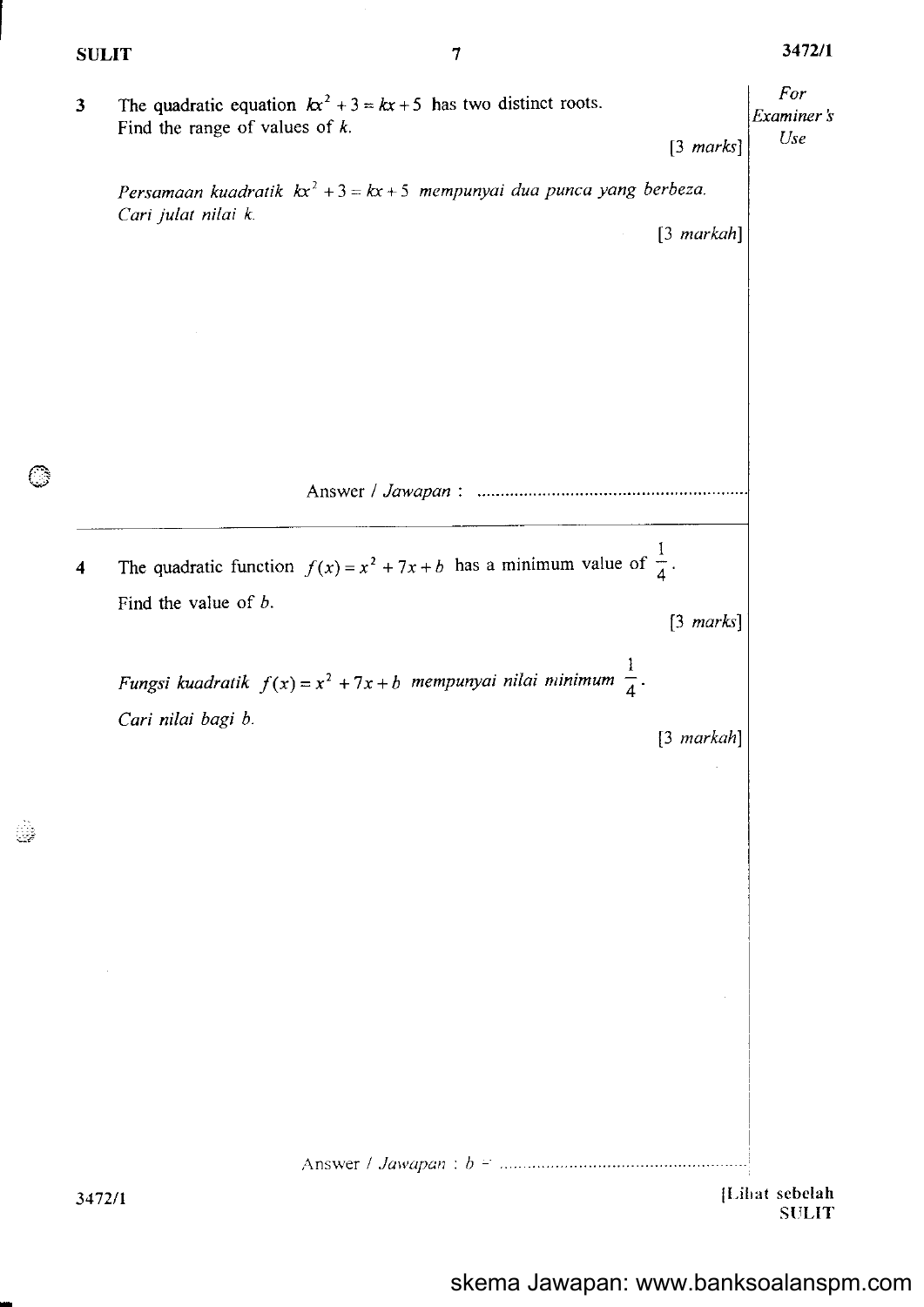5 Find the range of values of x for which  $5 + 7x - 6x^2 \ge 0$ . For [3 marks] Examiner's Use Cari julat nilai x bagi  $5 + 7x - 6x^2 \ge 0$ . [3 markah] Answer / Jau aPan . 6 Simplify  $2^{n+3} - 2^{n+2} - 2^n$  in the form  $k(2^n)$ , where k is a constant. [3 marks] Permudahkan  $2^{n+3} - 2^{n+2} - 2^n$  ke dalam bentuk  $k(2^n)$ , di mana k adalah pemalar. [3 markah] Answer / JawaPan '. 7 Find the value of w if  $\log_{2w} 64 = 3$ .  $\lceil 3 \text{ marks} \rceil$ Cari nilai w jika  $\log_{2w} 64 = 3$ . [3 markah] [Lihat sebelah  $3472/1$  SULIT

8

3472/1

EI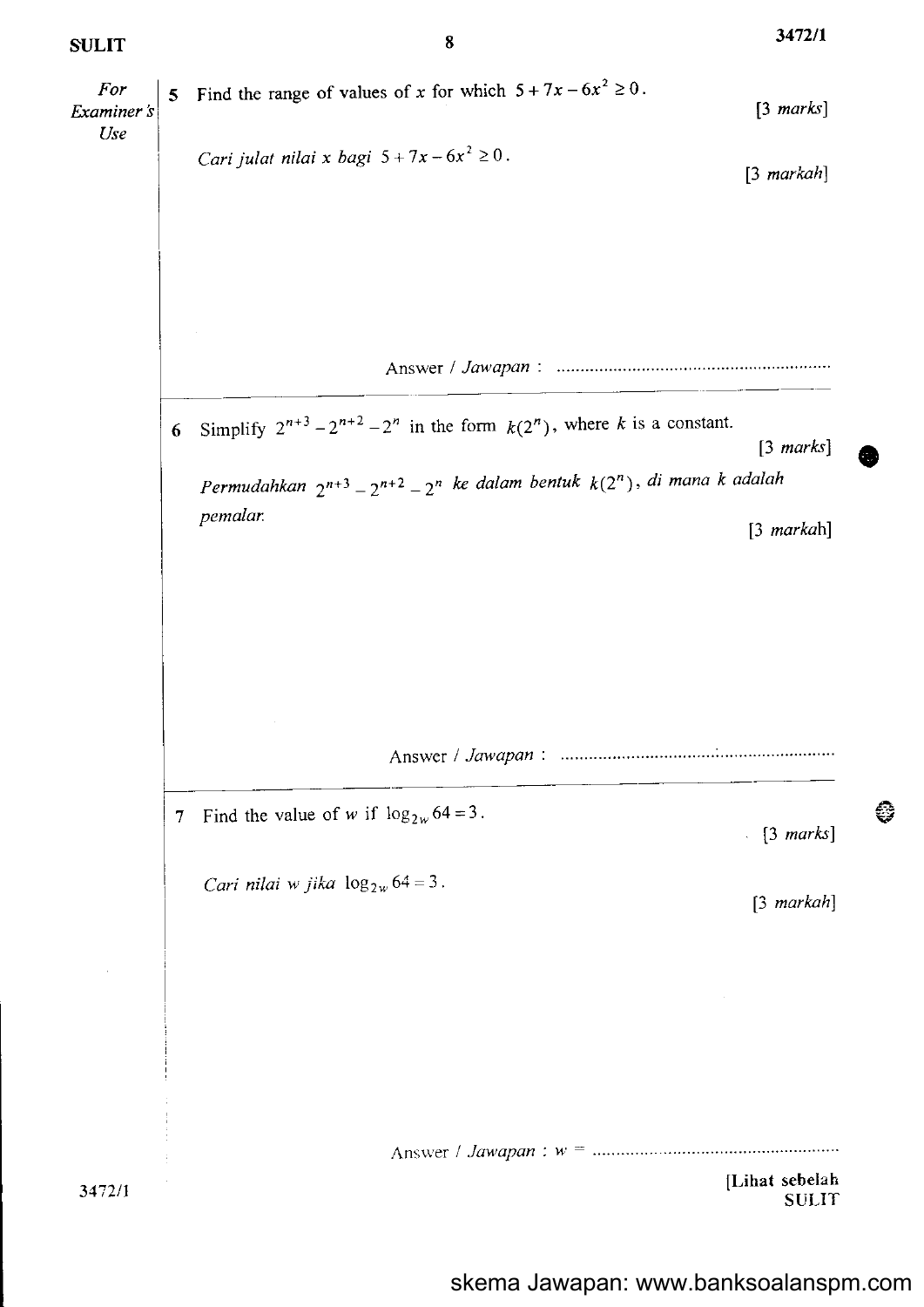$\odot$ 

 $\mathbb{C}^3$ 

| 8      | Given that $\log_3 2A = \log_9 B + 2$ , express A in terms of B.<br>$[4 \text{ marks}]$                      | For<br>$\begin{array}{c} Examiner\ \textit{i}\\ Use \end{array}$ |
|--------|--------------------------------------------------------------------------------------------------------------|------------------------------------------------------------------|
|        | Diberi $\log_3 2A = \log_9 B + 2$ , nyatakan A dalam sebutan B.<br>[4 markah]                                |                                                                  |
|        |                                                                                                              |                                                                  |
|        |                                                                                                              |                                                                  |
|        |                                                                                                              |                                                                  |
|        |                                                                                                              |                                                                  |
| 9      | Given that $P(5, -1)$ , $Q(5, 4)$ and $R(r, 7)$ , find the possible values of r if<br>$PQ = \frac{1}{2}PR$ . |                                                                  |
|        | $[3 \text{ marks}]$                                                                                          |                                                                  |
|        | Diberi $P(5, -1), Q(5, 4)$ dan $R(r, 7)$ , carikan nilai-nilai yang mungkin bagi r                           |                                                                  |
|        | <i>jika</i> $PQ = \frac{1}{2}PR$ .                                                                           |                                                                  |
|        | $[3$ markah]                                                                                                 |                                                                  |
|        |                                                                                                              |                                                                  |
|        |                                                                                                              |                                                                  |
|        |                                                                                                              |                                                                  |
|        |                                                                                                              |                                                                  |
|        |                                                                                                              |                                                                  |
|        |                                                                                                              |                                                                  |
|        |                                                                                                              |                                                                  |
|        |                                                                                                              |                                                                  |
|        |                                                                                                              |                                                                  |
|        |                                                                                                              |                                                                  |
| 3477/1 |                                                                                                              | II ihat cahalah                                                  |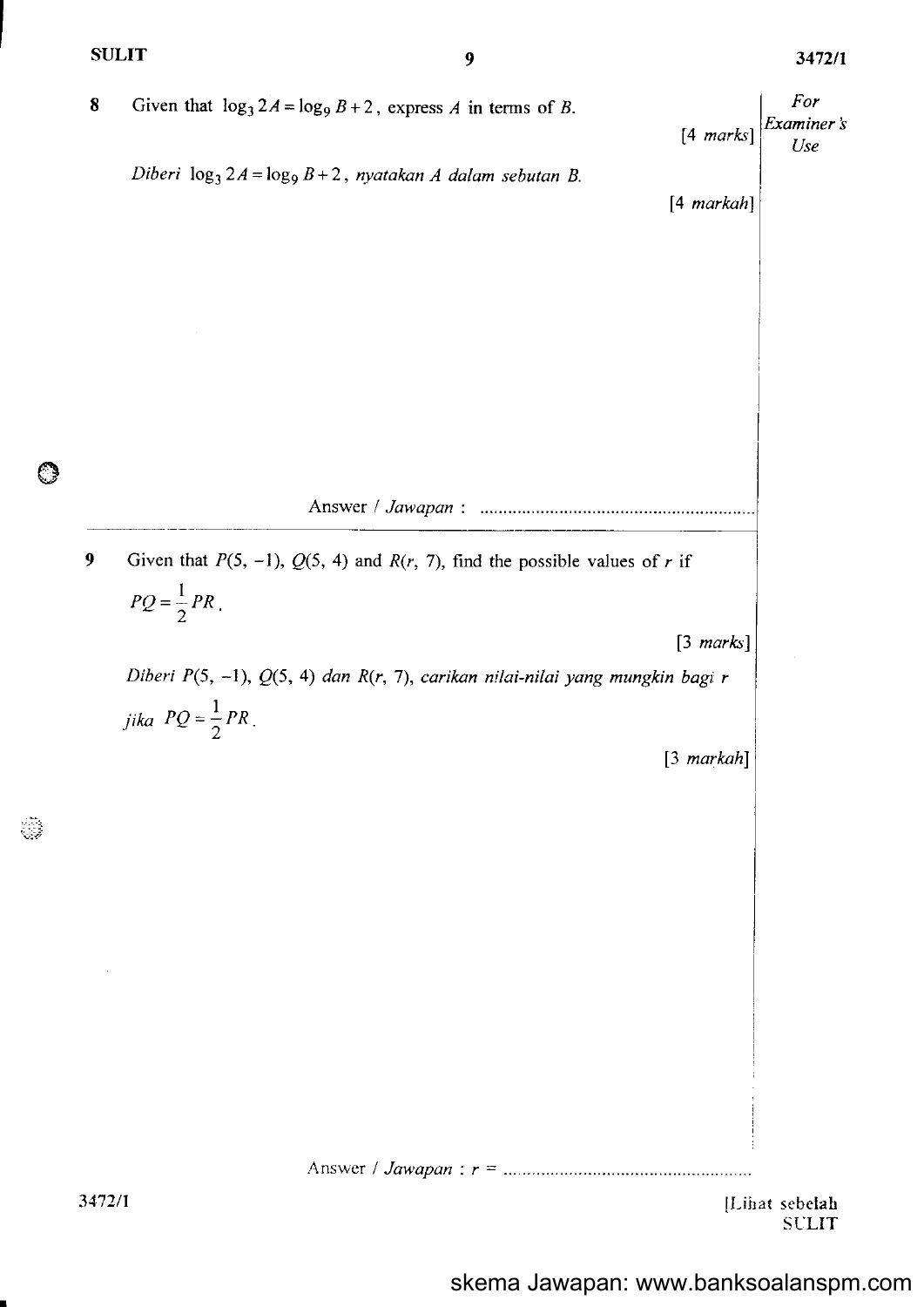o

 $\mathbf{\large \circ}$ 

10 Table 1 shows the distribution of scores obtained by 11 students in a For Mathematics quiz. Examiner 's Jaduat I menunjukkan laburan markah yang diperolehi oleh ll orang pelajar Use semasa kuiz Matematik. Score 9  $\overline{7}$  $\boldsymbol{k}$  $\overline{2}$  $\overline{3}$  $\boldsymbol{m}$ Skor Number of Students  $\overline{2}$  $\overline{2}$  $\overline{\mathbf{3}}$  $\mathbf{1}$  $\overline{2}$  $\mathbf{1}$ Bil. Pelajar Table 1 Jadual I The scores are arranged in ascending order. The mean score is 6 and the third quartile is 8. Find the value of  $m$  and  $k$ .  $[3 \text{ marks}]$ Markoh skor telah disusun secara menaik' Skor min ialah 6 dan kuartil ketigo ialah 8. Cari nilai bagi m dan k. [3 markah] Answer / JawaPan 11 Differentiate  $\frac{2x+1}{2x-1}$  with respect to x.  $[3 \text{ marks}]$ Bezakan  $\frac{2x+1}{2x-1}$  terhadap x. 13 markah) ,\nsrrcriJnt'aPun'. ILihat scbela h 3472/1 **SULIT**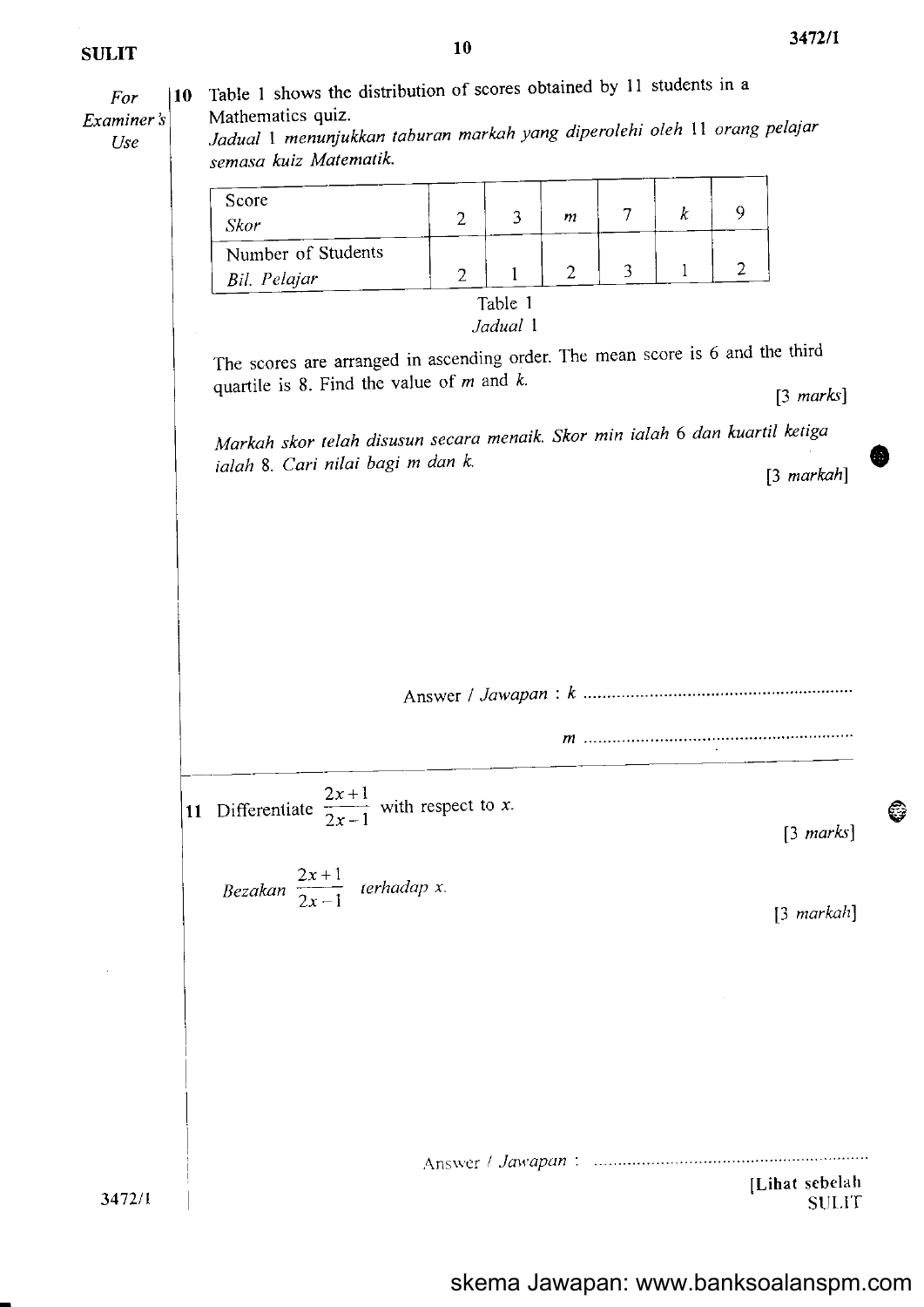$11$   $3472/1$ 



skema Jawapan: www.banksoalanspm.com

**SULIT** 

3172/l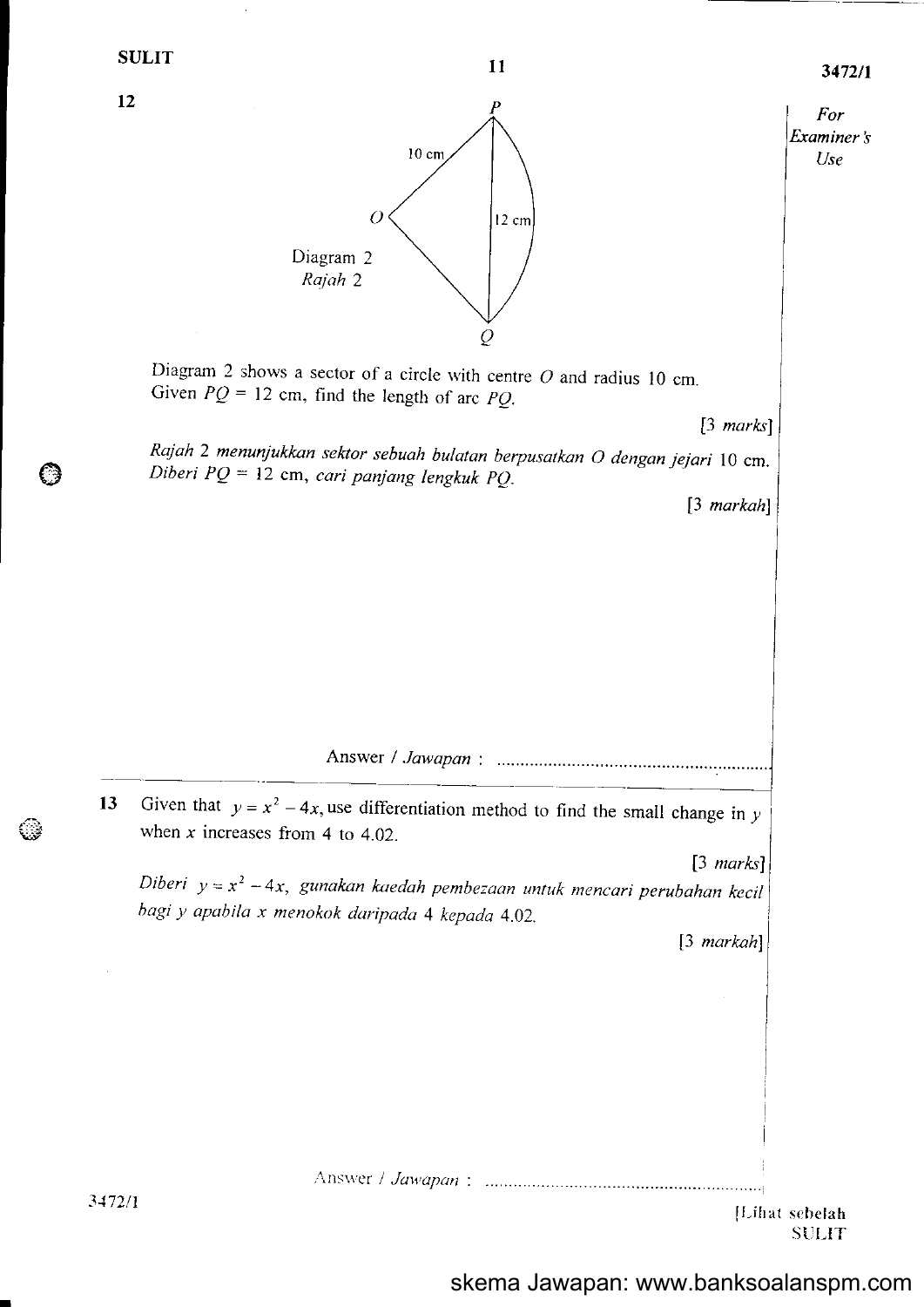o

 $\mathbb{G}$ 

| For               | The first three terms of an arithmetic progression are $m$ , $2m + 5$ and $5m + 2$ .<br>14                                                                                                       |
|-------------------|--------------------------------------------------------------------------------------------------------------------------------------------------------------------------------------------------|
| Examiner's<br>Use | Find<br>Tiga sebutan pertama suatu janjang aritmetik ialah m, $2m + 5$ dan $5m + 2$ .<br>Carikan                                                                                                 |
|                   | the value of $m$ ,<br>(a)<br>nilai m,                                                                                                                                                            |
|                   | the sum of the first 10 terms of the progression.<br>(b)<br>hasil tambah 10 sebutan pertama bagi janjang itu.<br>$[3 \text{ marks}]$<br>$[3$ markah]                                             |
|                   |                                                                                                                                                                                                  |
|                   |                                                                                                                                                                                                  |
|                   |                                                                                                                                                                                                  |
|                   |                                                                                                                                                                                                  |
|                   |                                                                                                                                                                                                  |
|                   | In a geometric progression, the second term is 72 and the fourth term is 8.<br>15<br>Calculate<br>Dalam suatu janjang geometri, sebutan kedua ialah 72 dan sebutan keempat<br>ialah 8. Hitungkan |
|                   | the positive value of the common ratio,<br>(a)<br>nilai positif bagi nisbah sepunya,                                                                                                             |
|                   | the sum to infinity of the geometric progression.<br>(b)<br>hasil tambah sehingga ketakterhinggaan janjang geometri itu.<br>$[4 \text{ marks}]$<br>[4 markah]                                    |
|                   |                                                                                                                                                                                                  |
|                   |                                                                                                                                                                                                  |
|                   |                                                                                                                                                                                                  |
|                   |                                                                                                                                                                                                  |
|                   | [Lihat sebelah                                                                                                                                                                                   |
| 3472/1            | <b>SULIT</b>                                                                                                                                                                                     |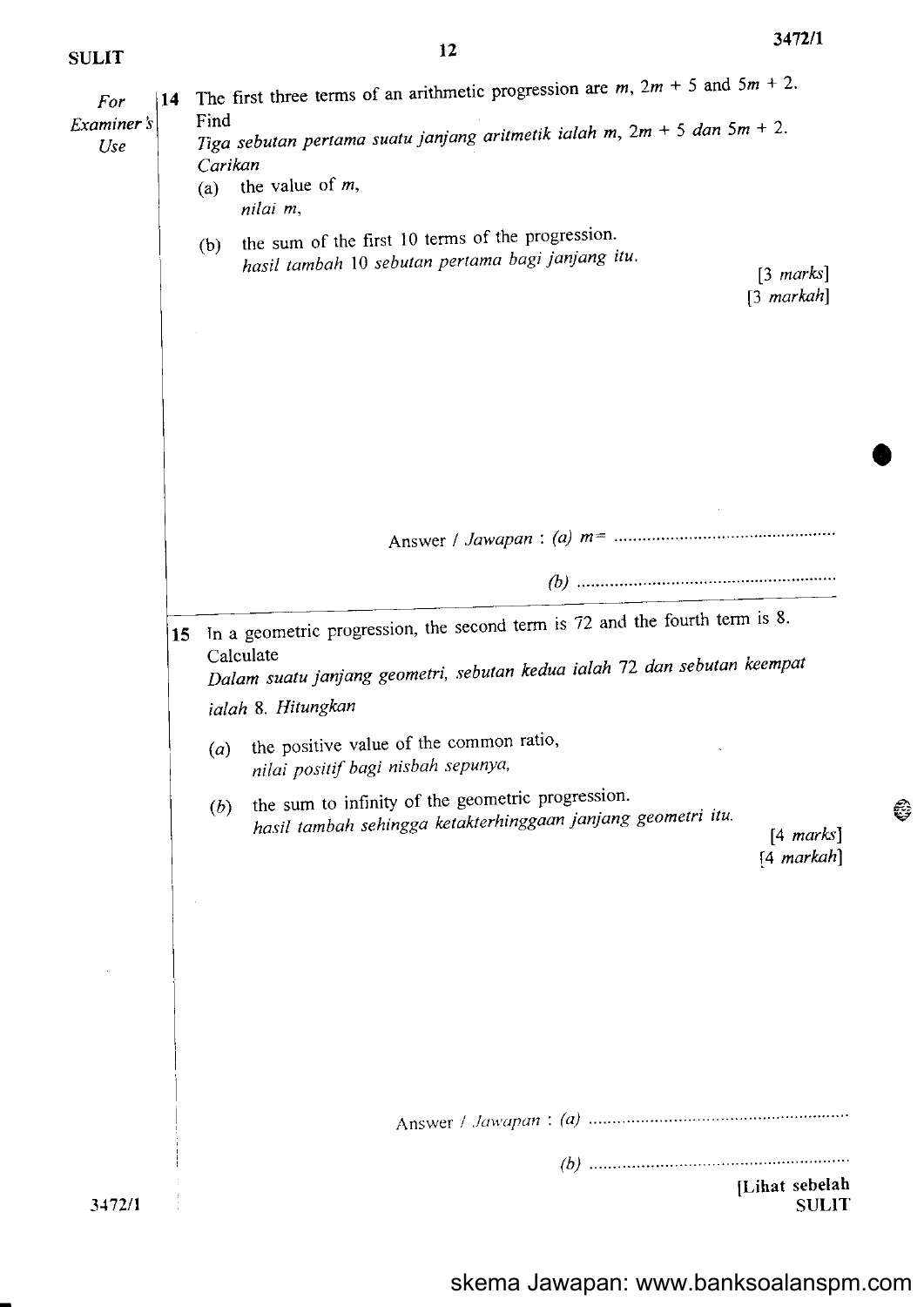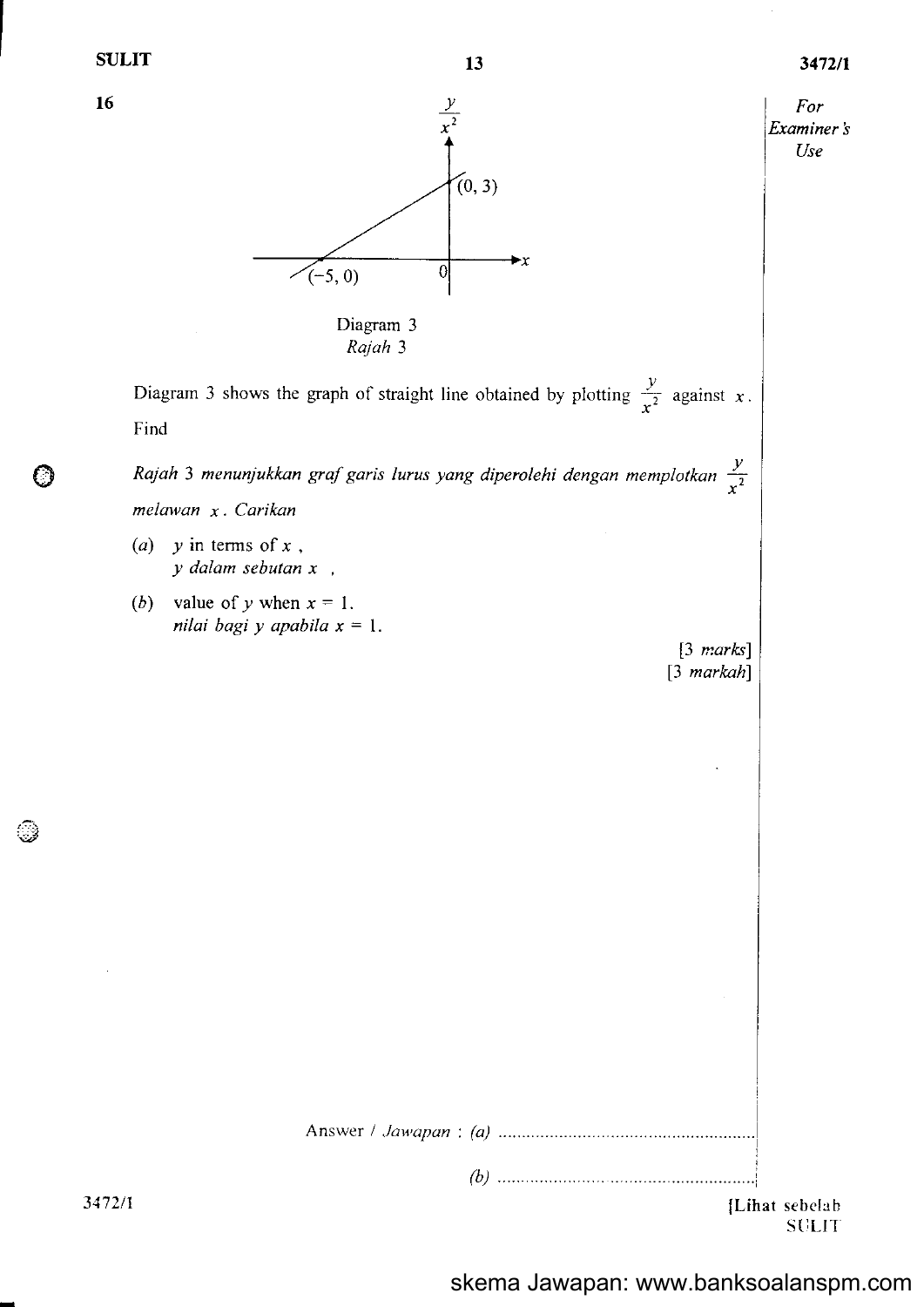34721r

€i

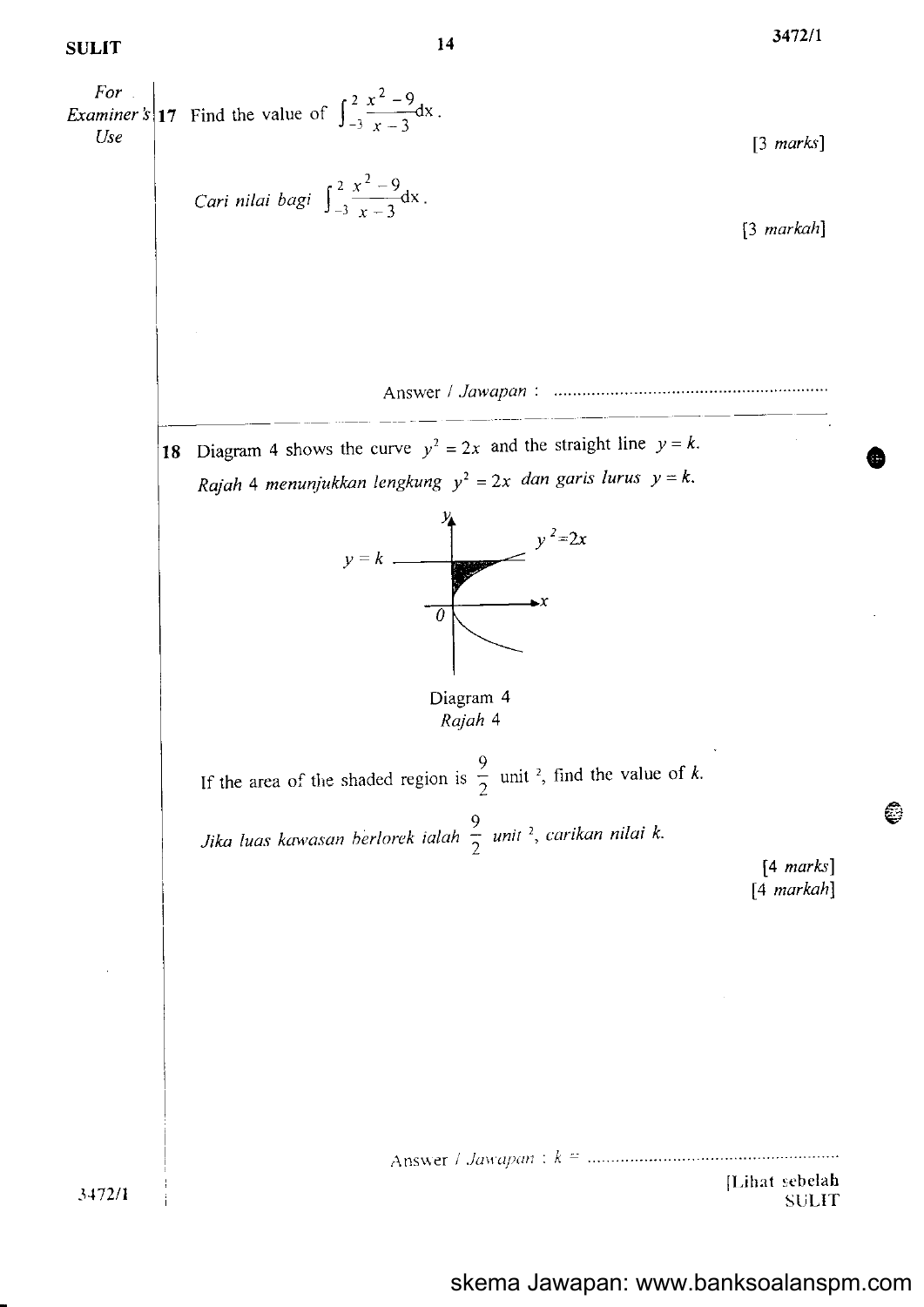l9  $a = 3p + 4q$ For Examiner's  $\mathbf{b} = 2\mathbf{p}-\mathbf{q}$ Use  $c = mp + (m - n)q$ , where m and n are constant. di mana m dan n adalah pemalar. Use the above information to find the values of m and n when  $c = 4a - 2b$ . Gunakan maklumat di atas untuk mencari nilai m dan nilai n apabila  $c = 4a - 2b$ . [3 marks] [3 markahl 20 Given that  $O(0, 0)$ ,  $P(-2, 6)$  and  $R(5, 7)$ , find in terms of the unit vectors,  $i$  and  $j$ . Diberi  $O(0, 0)$ ,  $P(-2, 6)$  dan  $R(5, 7)$ , carikan dalam sebutan vektor unit  $i$  and  $j$ .  $(a)$   $\overrightarrow{PR}$ , (b) the unit vector in the direction of  $PR$ . vektor unit dalam PR. [4 marks]  $[4$  markah] Answer / *Jawapan : (a)* 3472/1 {l-ihat sebelah **SULIT** 

skema Jawapan: www.banksoalanspm.com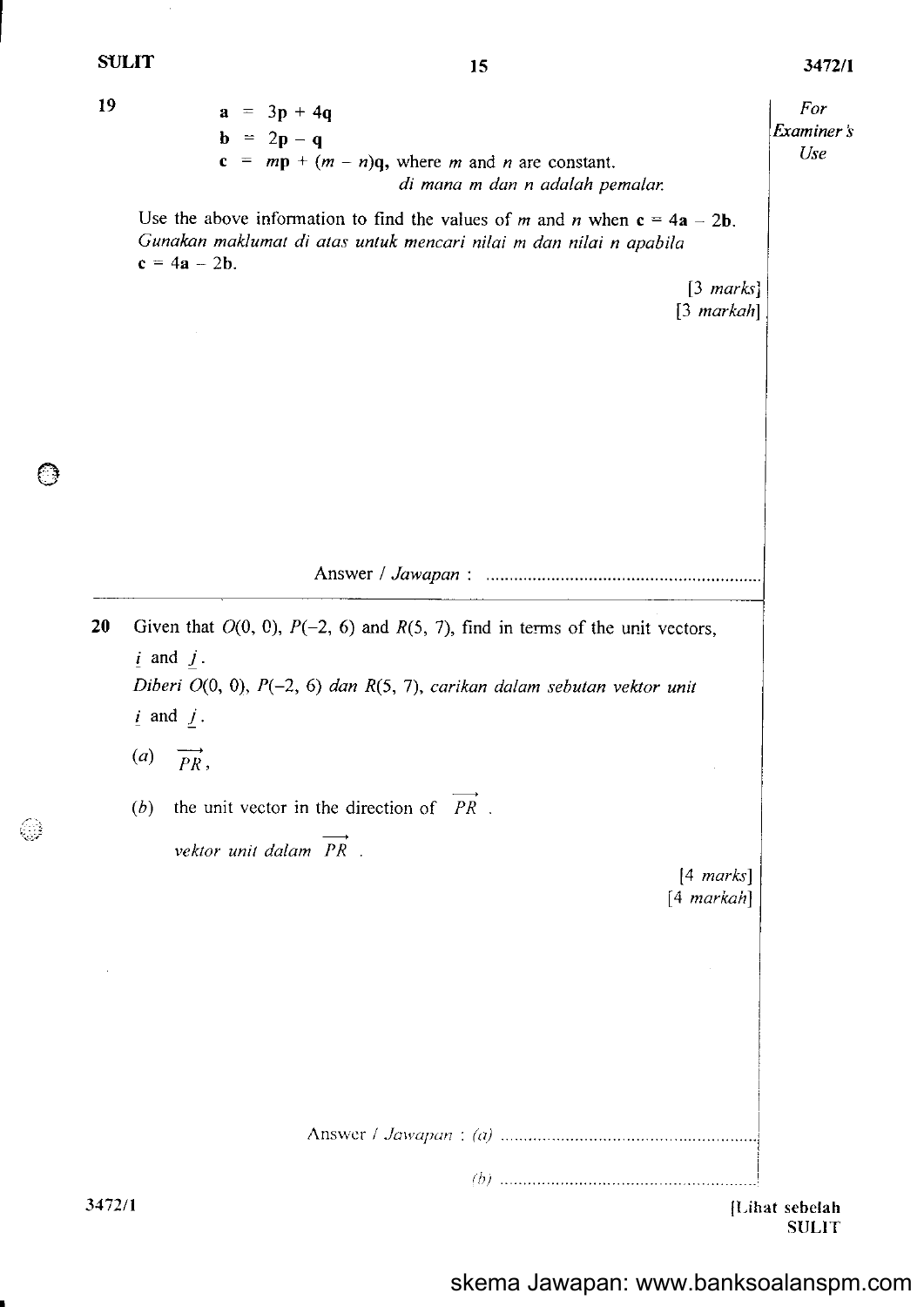For l; *Examiner* s 21 Solve the equation  $\sin\theta \cos \theta = \frac{\sqrt{3}}{4}$  for  $0^{\circ} \le \theta \le 360^{\circ}$ . Use  $[3 \text{ marks}]$ t; Selesaikan persamaan  $\sin\theta$  kos  $\theta$  = untuk  $0^{\circ} \leq \theta \leq 360^{\circ}$ . 4 [3 markah] (a) Find the number of four digit numbers less than  $4000$  that can be formed 22 from digits 0, 1, 3, 4, 6 and 7 without repetition. 12 marks) Cari bilangan nombor empot digit yang kurang daripada 4000 yang dapot dibentuk daripada digit-digit 0, 1, 3, 4, 6 dan 7 tanpa ulangan. [2 markah] (b) Among these numbers how many are odd numbers?  $[2 \text{ marks}]$ Di antara nombor-nombor itu, berapakah bilangan nombor ganjil? [2 markah] Answer / *Jawapan : (a)* (h) [Lihat sebelah 3472/1 ST'I-IT

l6

347211

@

وتج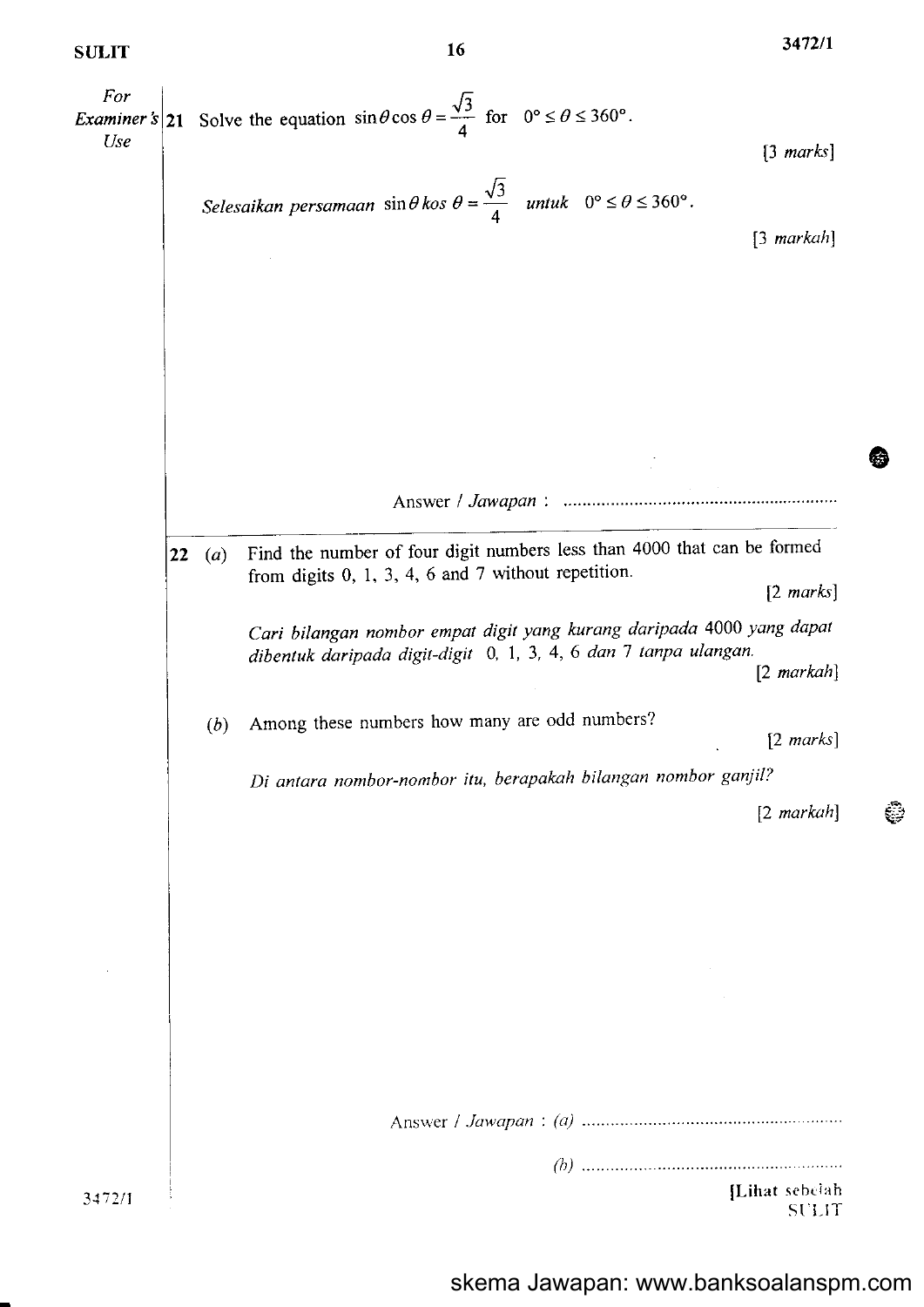$\odot$ 

I

 $\hat{\boldsymbol{\beta}}$ 

| 23     |                                                                                                                                                                                                                                    | Anita, Goh and Laila will be taking part in a shooting competition. The<br>probability that Anita, Goh and Laila will win the the competition is |                      | For<br>Examiner's<br>Use       |  |
|--------|------------------------------------------------------------------------------------------------------------------------------------------------------------------------------------------------------------------------------------|--------------------------------------------------------------------------------------------------------------------------------------------------|----------------------|--------------------------------|--|
|        | $\frac{3}{5}$ , $\frac{3}{4}$ and $\frac{1}{3}$ respectively. Find the probability that<br>Anita, Goh dan Laila akan mengambil bahagian dalam satu pertandingan<br>menembak. Kebarangkalian Anita, Goh dan Laila akan menang dalam |                                                                                                                                                  |                      |                                |  |
|        |                                                                                                                                                                                                                                    |                                                                                                                                                  |                      |                                |  |
|        | pertandingan itu masing-masing ialah $\frac{3}{5}$ , $\frac{3}{4}$ dan $\frac{1}{3}$ . Tentukan kebarangkalian                                                                                                                     |                                                                                                                                                  |                      |                                |  |
|        | bahawa                                                                                                                                                                                                                             |                                                                                                                                                  |                      |                                |  |
|        | (a)                                                                                                                                                                                                                                | only Laila will lose in the competition,                                                                                                         |                      | $[1 \text{ mark}]$             |  |
|        |                                                                                                                                                                                                                                    | hanya Laila sahaja akan kalah dalam pertandingan itu,                                                                                            |                      |                                |  |
|        | ( <i>b</i> )                                                                                                                                                                                                                       | only two of them will win the competition.                                                                                                       |                      | $[1$ markah]                   |  |
|        |                                                                                                                                                                                                                                    | $[2 \text{ marks}]$<br>hanya dua orang sahaja akan menang dalam pertandingan itu.                                                                |                      |                                |  |
|        |                                                                                                                                                                                                                                    |                                                                                                                                                  | $[2 \text{ markah}]$ |                                |  |
|        |                                                                                                                                                                                                                                    |                                                                                                                                                  |                      |                                |  |
|        |                                                                                                                                                                                                                                    |                                                                                                                                                  |                      |                                |  |
|        |                                                                                                                                                                                                                                    |                                                                                                                                                  |                      |                                |  |
|        |                                                                                                                                                                                                                                    |                                                                                                                                                  |                      |                                |  |
|        |                                                                                                                                                                                                                                    |                                                                                                                                                  |                      |                                |  |
|        |                                                                                                                                                                                                                                    |                                                                                                                                                  |                      |                                |  |
|        |                                                                                                                                                                                                                                    |                                                                                                                                                  |                      |                                |  |
|        |                                                                                                                                                                                                                                    |                                                                                                                                                  |                      |                                |  |
|        |                                                                                                                                                                                                                                    |                                                                                                                                                  |                      |                                |  |
|        |                                                                                                                                                                                                                                    |                                                                                                                                                  |                      |                                |  |
|        |                                                                                                                                                                                                                                    |                                                                                                                                                  |                      |                                |  |
|        |                                                                                                                                                                                                                                    |                                                                                                                                                  |                      |                                |  |
|        |                                                                                                                                                                                                                                    |                                                                                                                                                  |                      |                                |  |
|        |                                                                                                                                                                                                                                    |                                                                                                                                                  |                      |                                |  |
|        |                                                                                                                                                                                                                                    |                                                                                                                                                  |                      |                                |  |
|        |                                                                                                                                                                                                                                    |                                                                                                                                                  |                      |                                |  |
| 3472/1 |                                                                                                                                                                                                                                    |                                                                                                                                                  |                      | [Lihat sebelah<br><b>SULIT</b> |  |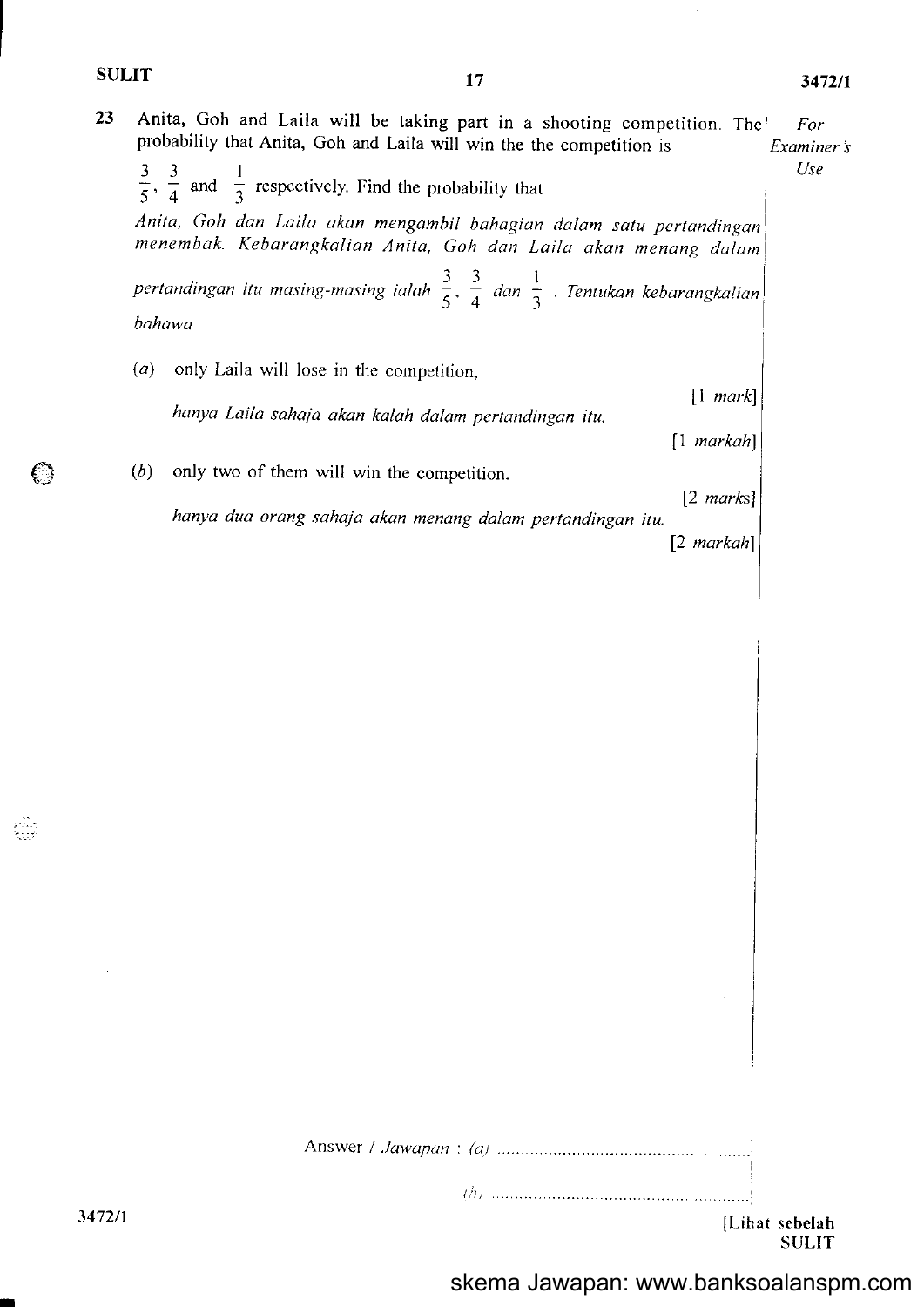€₿.

€

| For<br>Examiner's<br><b>Use</b> | 24 | From a survey it is found that 60% of the students of SMK Kampung Gajah go<br>to the school by bus. If a sample of 7 students is selected randomly from the<br>school, find the probability that<br>Daripada suatu kajian, didapati bahawa 60% daripada pelajar-pelajar SMK<br>Kampung Gajah pergi ke sekolah dengan menaiki bas. Jika satu sampel yang<br>terdiri daripada 7 orang pelajar dipilih secara rawak daripada sekolah itu, cari<br>kebarangkalian bahawa |                                             |  |
|---------------------------------|----|----------------------------------------------------------------------------------------------------------------------------------------------------------------------------------------------------------------------------------------------------------------------------------------------------------------------------------------------------------------------------------------------------------------------------------------------------------------------|---------------------------------------------|--|
|                                 |    | (a)<br>exactly 4 students go to the school by bus,                                                                                                                                                                                                                                                                                                                                                                                                                   |                                             |  |
|                                 |    | tepat 4 orang pelajar pergi ke sekolah dengan menaiki bas,                                                                                                                                                                                                                                                                                                                                                                                                           | $[2 \text{ marks}]$                         |  |
|                                 |    |                                                                                                                                                                                                                                                                                                                                                                                                                                                                      | $[2 \text{ } markah]$                       |  |
|                                 |    | ( <i>b</i> )<br>more than 5 students go to the school by bus.                                                                                                                                                                                                                                                                                                                                                                                                        |                                             |  |
|                                 |    | lebih daripada 5 orang pelajar pergi ke sekolah dengan menaiki bas.                                                                                                                                                                                                                                                                                                                                                                                                  | $[2 \text{ marks}]$<br>$[2 \text{ markah}]$ |  |
|                                 |    |                                                                                                                                                                                                                                                                                                                                                                                                                                                                      |                                             |  |
| 3472/1                          |    |                                                                                                                                                                                                                                                                                                                                                                                                                                                                      | [Lihat sebelah<br><b>SULIT</b>              |  |
|                                 |    |                                                                                                                                                                                                                                                                                                                                                                                                                                                                      |                                             |  |

skema Jawapan: www.banksoalanspm.com